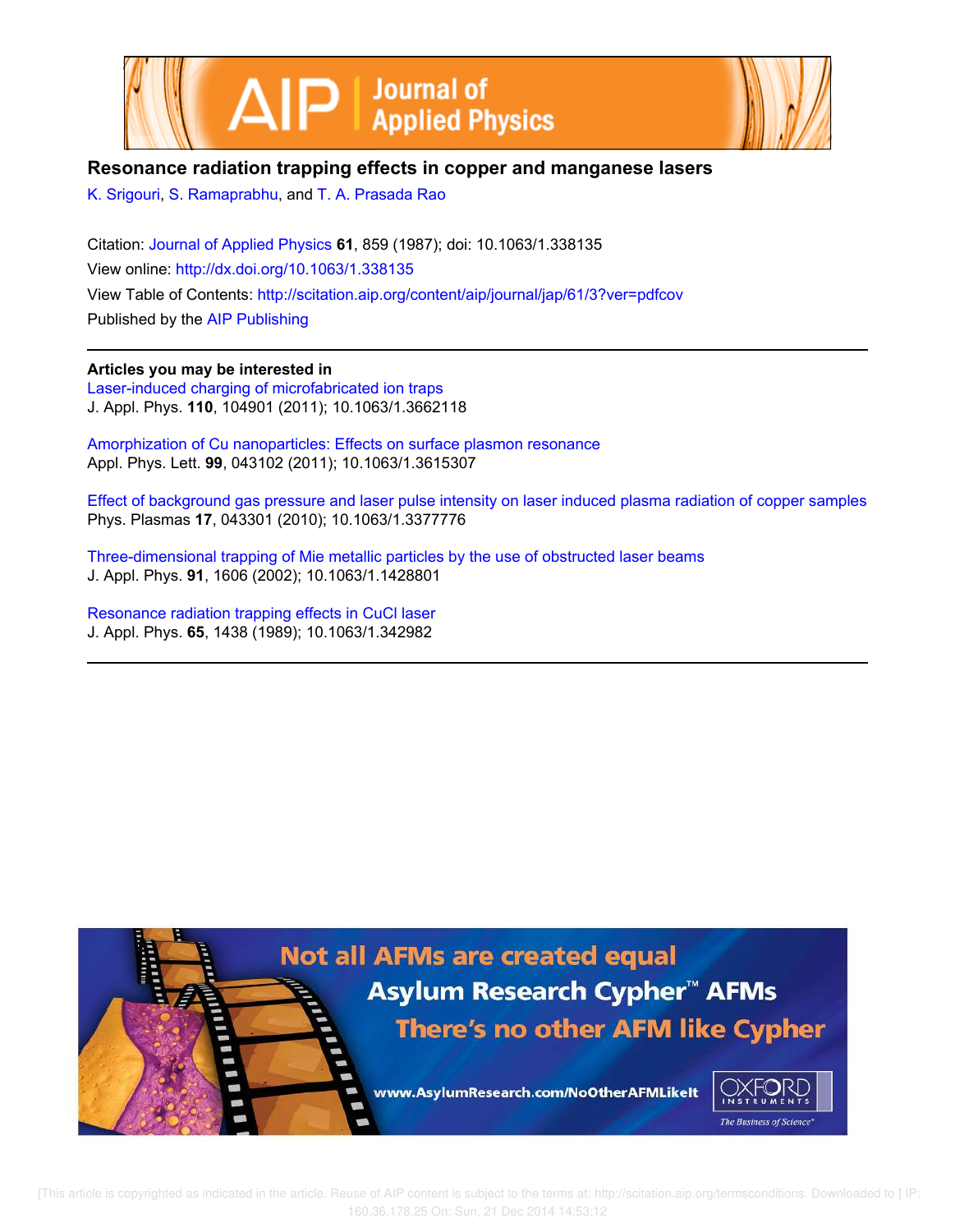# **Resonance radiation trapping effects in copper and manganese lasers**

K. Srigouri, S. Ramaprabhu, and T. A. Prasada Rao *Department 0/ Physics, Indian Institute o/Technology, Madras-600 036, India* 

(Received 30 June 1986; accepted for publication 7 October 1986)

Resonance radiation trapping effects in copper and manganese pure metals and their halides as laser materials have been investigated using Holstein's theory of resonance radiation trapping. Theoretical calculations have been performed for determining the laser-starting and optimum temperatures, and dissociation levels in the metal halides. The results are found to be in excellent agreement with the reported experimental values. A detailed discussion of the results has been presented.

### **INTRODUCTION**

Laser action in copper has been observed by many investigators on the 5106- and *5782-A.* transitions at temperatures of about 1800 K.<sup>1-4</sup> It has been reported that the  ${}^{2}P_{3/2}$ <sup>-2</sup> $D_{5/2}$ (5106 A) transition required a tube temperature exceeding about 1475 K to sustain population inversion. A peak power of about 40 kW with an effective pulse width of 16 ns was obtained in a single-pulsed pure copper metal vapor laser at about 1800 K (Ref. 3). Laser action was also reported in pure manganese metal<sup>5</sup> at 1120 K on the 5341-A transition.

In addition, the use of metal halides to obtain pulsed laser emission from metal atoms using double-pulsed excitation has received considerable attention during the past 12 years due to their low operating temperatures. Laser action was reported at 485- and 875-K temperatures for copper chloride and manganese chloride, respectively, in doublepulsed excitations. $6-8$  In addition, metal oxides and organometallic compounds have also been reported as laser materials. $^{9,10}$ 

This approach to metal vapor lasers is attractive, as it could lead to the development of practical, efficient, and high-energy laser devices in the visible region of the spectrum. In these double-pulsed metal vapor lasers, the electrical dissociation of the metal compounds, the electron impact excitations of the metal atoms, and the radiation trapping upon the resonance lines are the principal inversion mechanisms. Weaver *et al.*<sup>11</sup> have reported the effective lifetimes of  $^{2}P_{3/2}$  and  $^{2}P_{1/2}$  energy levels of copper in CuI as well as the threshold ground-state densities required for radiation trapping upon 3248- and *3274-A.* resonance lines. They have also estimated the reservoir temperature and the dissociation level at which the stimulated emission is observed. No such calculations are available in the literature for other metals and metal halides.

In this paper, we present the theoretical resonance radiation trapping threshold temperatures, and the temperatures at the beginning of the lifetime saturation in copper and manganese pure metals and their halides as laser materials. These temperatures are compared with the reported values of laser-starting and optimum temperatures. The present calculations are found to be in excellent agreement with the reported laser-starting and optimum temperatures in these

materials. The laser-optimum temperatures are found to occur at the beginning of the lifetime saturation of the upperlaser level. All these calculations have been carried out by using Holstein's theory of resonance radiation trapping.<sup>12,13</sup> These calculations will guide future experimental studies in the most promising directions.

#### **METHOD OF CALCULATION**

The absorption coefficient  $(k_{ij})$  upon the resonance ra-

diative transitions for different temperatures is given by  
\n
$$
k_{ij} = \frac{1}{8\pi} \sqrt{\frac{\ln 2}{\pi}} \frac{\lambda_{ij}^2 A_{ij}}{\Delta v_D} \frac{N_j g_j}{g_i},
$$
\n(1)

where  $\lambda_{ij}$  is the wavelength of the resonance radiative transition,  $A_{ij}$  is the spontaneous atomic transition probability,  $N_i$ is the ground-state atomic population density, and  $g_i$  and  $g_j$ are the statistical weights of the ground-state and upperlaser levels.  $\Delta v_D$  is the Doppler half-width at half-maximum (HWHM) of the radiative transition and is given by

$$
\Delta v_D = 7.162 \times 10^{-7} v_0 \sqrt{T/M} \tag{2}
$$

where  $v_0$  is the central frequency of the transition, M is the atomic mass, and  $T$  the absolute temperature.

The atomic density in the ground state  $N_i$  is calculated using  $N = P / KT$ , where *P* is the molecular vapor pressure at temperature *T, N* is the molecular vapor density, and *K* is Boltzmann constant. The values of  $P$  have been computed by the least-squares fit for the standard equation <sup>14</sup>

$$
\log P = A + B/T. \tag{3}
$$

From the values of  $N$ , the ground-state atomic density of the metals  $N_i$  for different dissociation levels of the metal compounds can be computed.

Using Eq. (1),  $k_{ij}$  can be obtained for different dissociation levels at each temperature. The reabsorption of resonance radiation which will reduce the effective spontaneous emission rate to the ground state is given by

$$
A_{ij}(\text{trapped}) = FA_{ij}(\text{untrapped}) , \qquad (4)
$$

where  $F$ , the reduction factor, for a cylindrical volume of radius *R* is given by<sup>13</sup>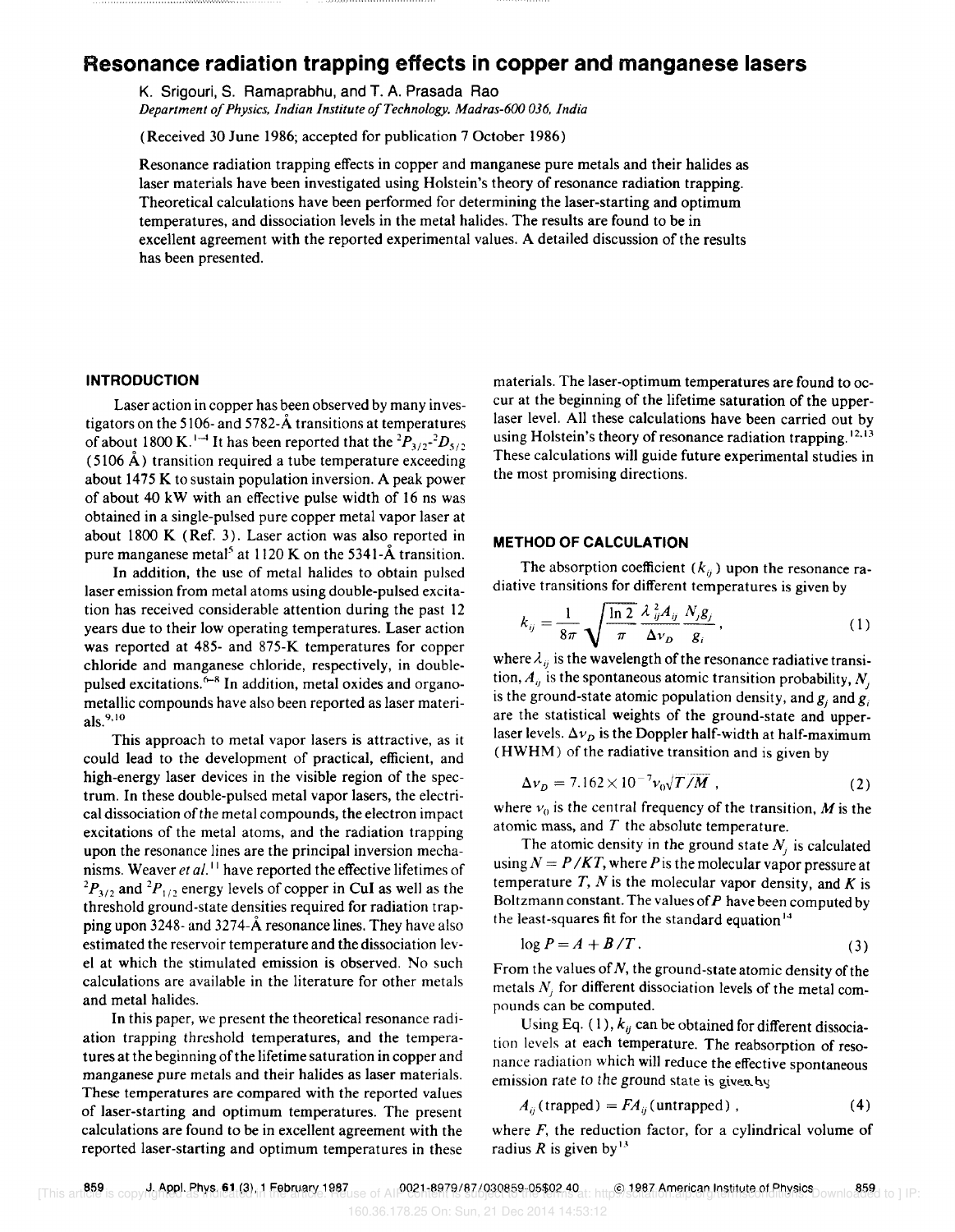

FIG. 1. Energy level diagrams of copper and manganese. Extended lifetimes and time constants are given in brackets.

$$
F = \frac{1.6}{k_{ij}R[\pi \ln(k_{ij}R)]^{1/2}}.
$$
 (5)

The resonance radiation trapping threshold temperature, threshold ground-state atomic densities, and threshold reduction factor can be calculated for the condition

$$
(A_{ij})_{\text{th}} = A_{ik} + A_{ik} + \cdots. \tag{6}
$$

The corresponding threshold ground-state density represents the boundary between trapped and untrapped conditions. Above this value, resonance trapping effects would influence the upper-laser-level lifetimes. The upper-Iaserlevel lifetime is then

$$
\frac{1}{\tau} = \frac{1}{\tau_{ij}} + \left(\frac{1}{\tau_{ik}} + \frac{1}{\tau_{ik'}} + \cdots\right),\tag{7}
$$

where the energies  $(E)$  of i, k, k', ..., j levels follow

 $E_i > E_k > E_i$ .  $\to E_i$ .

Using these equations, the upper-laser-level lifetimes can be calculated for different temperatures and dissociation levels.

### RESULTS AND DISCUSSION

The energy-level diagrams of copper and manganese atoms are shown in Fig. 1. The resonance radiative transitions in copper (3248 and 3274 Å) and manganese (2794 Å) are indicated in bold lines. The laser transitions considered are 5106 and 5782  $\AA$  in copper and 5341  $\AA$  in manganese, which are shown by thin lines.

The vapor pressure data of the metals and metal compounds have been computed for Eq. (3) (Ref. 14) by using the least-squares fit method, from the data given in the Iiterature.<sup>15</sup> The vapor pressure data for metals have been taken, and upper-laser-level lifetimes have been computed with temperature variations, using Eqs.  $(1)-(7)$ . All these calculations have been performed for a tube radius  $R = 1$  cm. In



FIG. 2. Variation of lifetime and atomic density as a function of temperature.

[This article is copyrighted as indicated indicated at February 1987 AIP content is subject to the terms a Srigouri, Ramaprabhu, and Prasada Rao. Downloaded to ] IP: 160.36.178.25 On: Sun, 21 Dec 2014 14:53:12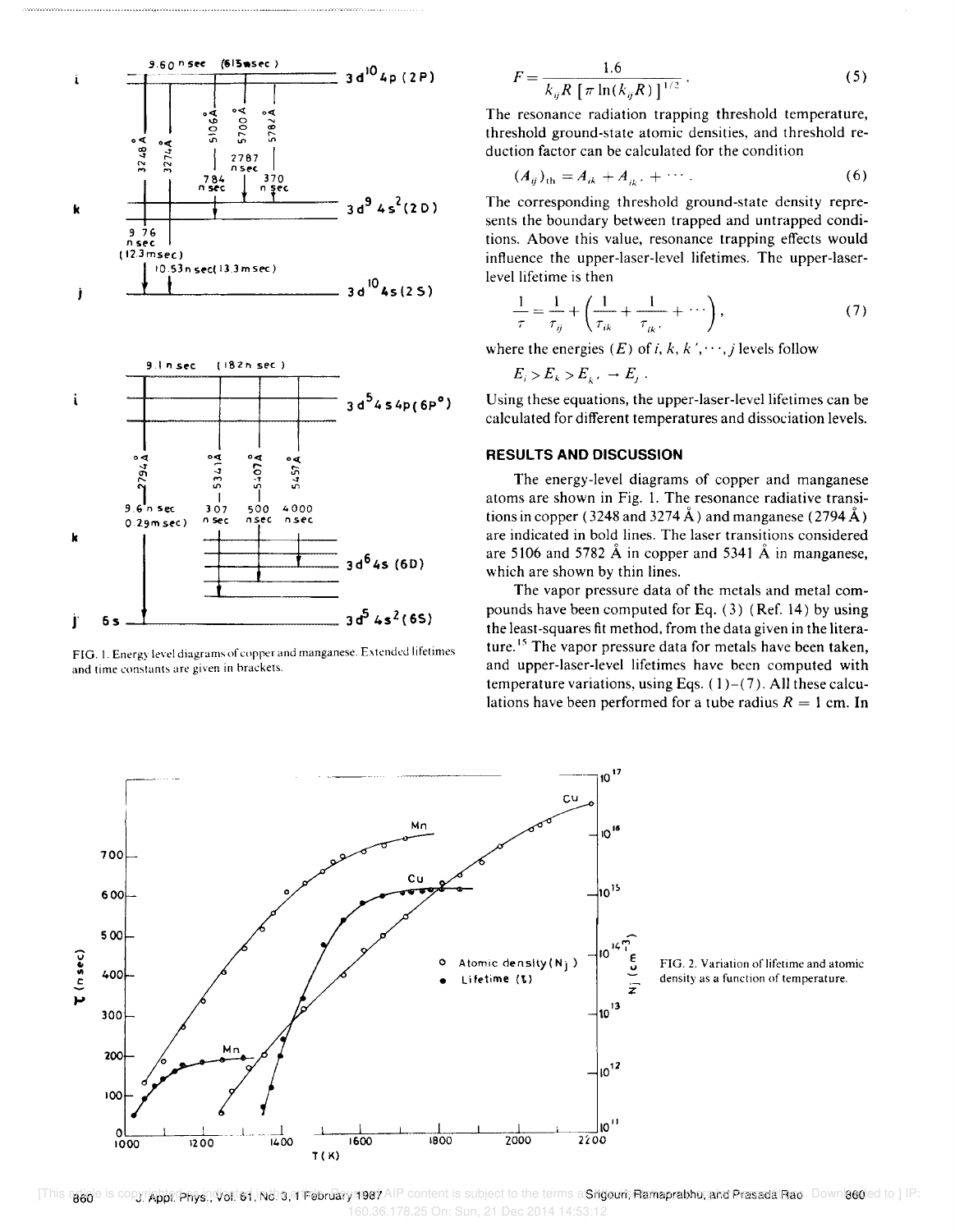| System                                     | $F_{\rm th}$<br>$(\times 10^{-2})$ | $(N_i)_v$<br>$(\times 10^{13} \text{ cm}^{-3})$ | $\tau_{\text{th}}$<br>(ns) | $T_{\rm in}$ in K |              | Optimum temperature<br>(in K) |              | Dissociation         |
|--------------------------------------------|------------------------------------|-------------------------------------------------|----------------------------|-------------------|--------------|-------------------------------|--------------|----------------------|
|                                            |                                    |                                                 |                            | Reported          | Present work | Reported                      | Present work | level<br>$(in \%)$   |
| $(1)$ Cu <sup><math>\bullet</math></sup>   | 1.58                               | 1.5                                             | 308                        | 1475 <sup>b</sup> | 1425         | $\cdots$                      | 1620         | $\sim$ $\sim$ $\sim$ |
| $(2)$ CuCl <sup>*</sup>                    | 1.58                               | 1.5                                             | 308                        | 590 <sup>e</sup>  | 585          | 673                           | 665          | 10                   |
| $(3)$ CuBr <sup>a</sup>                    | 1.58                               | 1.5                                             | 308                        | 693 <sup>d</sup>  | 685          | 760                           | 775          |                      |
| $(4)$ CuI <sup>*</sup>                     | 1.58                               | 1.5                                             | 308                        | 693 <sup>c</sup>  | 696          | 870                           | 800          | 10                   |
| $(5)$ Mn <sup><math>\prime</math></sup>    | 5.30                               | 0.092                                           | 91                         | 1120 <sup>8</sup> | 1050         | $\cdots$                      | 1175         | $\cdots$             |
| $(6)$ MnCl, <sup><math>\lceil</math></sup> | 5.30                               | 0.092                                           | 91                         | 883 <sup>h</sup>  | 880          | 975                           | 1050         | 0.01                 |

• Wavelength considered for copper 3248 A.

 $b$  Ref. 2.

 $c$  Ref. 7.

<sup>d</sup>Ref. 16.

 $Ref. 11$ .

fWavelength considered for manganese 2794 A.

<sup>8</sup> Ref. 5.

 $<sup>h</sup>$  Ref. 8.</sup>

the case of copper, only the resonance radiation 3248 A and corresponding laser wavelength 5106 A have been taken into account for the calculations.

Figure 2 shows the variation of the upper-laser lifetime with temperature in the pure metals of copper and manganese. The upper-laser-level threshold lifetimes ( $\tau_{th}$ ) in these metals are determined using the condition for threshold trapping given in Eq. (6). The corresponding resonance radiation trapping temperature ( $T_{\text{th}}$ ) at  $\tau_{\text{th}}$  is found from Fig. 2 and tabulated in Table I.

The ground-state atomic density at trapping threshold  $(N_{jth})$  is found, corresponding to  $T_{th}$  from the  $N_j$ -temperature plots shown in Fig. 2 for these pure metals. These threshold densities are taken to be the same for the metal atoms dissociated from their halides, as the required atomic density at the threshold is the same for pure metals and their halides.

The ground-state atomic densities  $N_i$  of these metals from the metal halides have been calculated from their molecular densities computed from the vapor pressure equation<sup>14</sup> for different dissociation levels of 0.01, 0.1, 1.0, 10, and 100 at each temperature. As CuCl, CuBr, and CuI volatilize in the trimeric form, three copper atoms are available for each molecule vaporized. This situation has been taken into consideration for our calculations. The dependencies of the ground-state atomic density  $N_i$  upon the reduction fac-



FIG. 3. The dependence of the ground-state atomic density  $N_i$  upon the reduction factor *Fin* CuC!.



FIG. 4. The dependence of the ground-state atomic density  $N_i$ , upon the reduction factor *Fin* CuBr.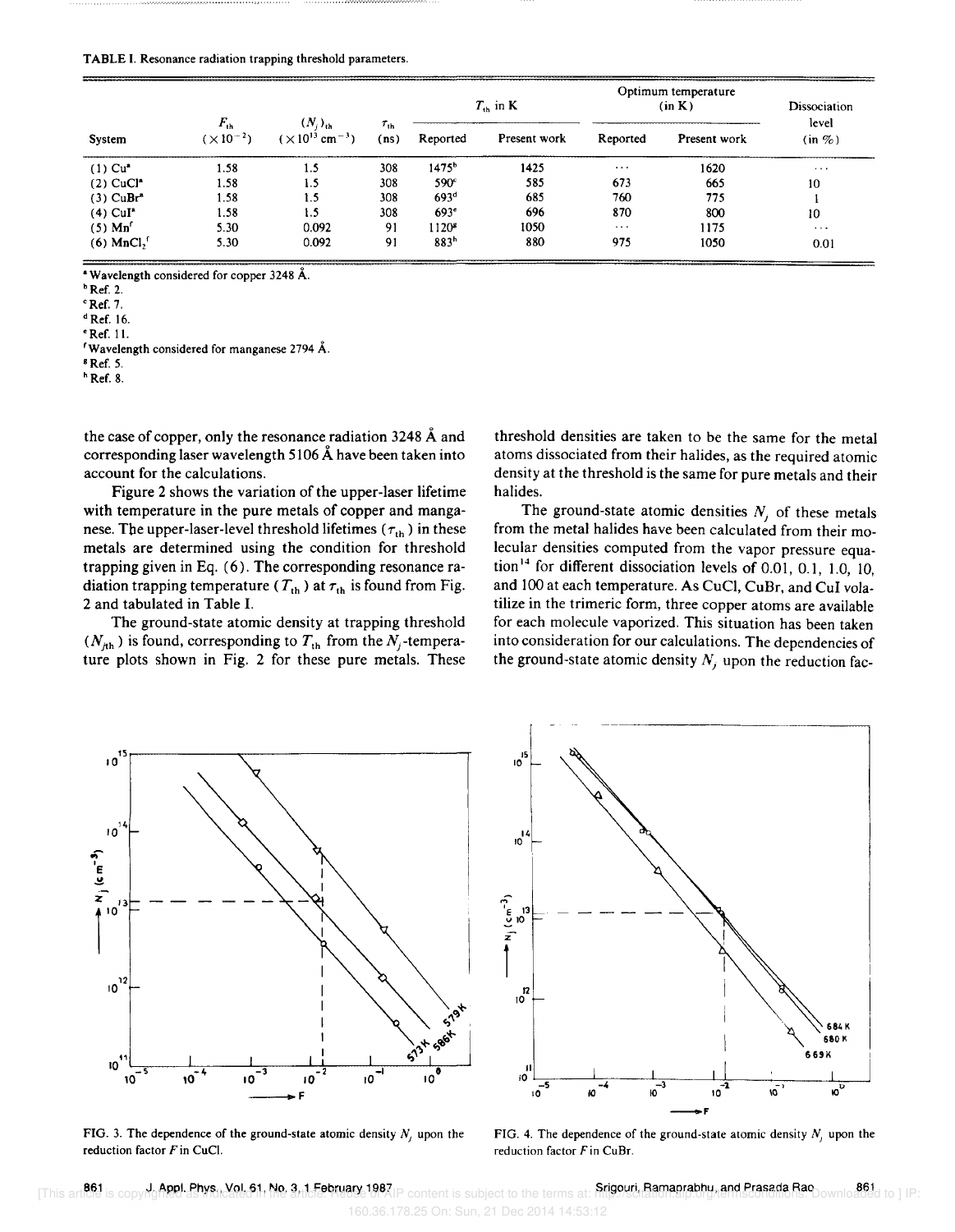

FIG. 5. Variation of the ground-state atomic density  $N$ , with the reduction factor  $F$  in CuI.

tor F at different temperatures for CuCl, CuBr, CuI, and  $MnCl<sub>2</sub>$  have been drawn in Figs. 3-6. The value of the reduction factor at threshold  $(F<sub>th</sub>)$  has been determined independently using

 $F_{\text{th}} = (A_{ik} + A_{ik})/A_{ij}$  (ut) [from Eq. (4)].



FIG. 6. Variation of the ground-state atomic density  $N_j$ , with the reduction factor *Fin* MnCl,.



FIG. 7. The variation of the upper-laser lifetime ( $\tau$ ) with temperature for different dissociation levels in CuCl, CuBr, and CuI.

 $(N_j)_{\text{th}}$  and  $F_{\text{th}}$  are indicated with dotted lines in the figures. The meeting point of these two dotted lines is expected to be very close to the plot corresponding to one of the temperatures, and can be taken as the temperature of the trapping threshold of the resonance radiation. These values are shown in Table I.

The experimental laser-starting temperatures reported earlier for these compounds through double-pulsed excitations are given in column 5 of Table I for comparison. We have determined that the calculated values of  $T_{th}$  should correspond to the laser-starting temperatures, as the stimulated emission is expected to start at these temperatures. The calculated values are found to be in good agreement with the reported values within an accuracy of 5%.

Figures 7 and 8 show the variation of the upper-laser



FIG. 8. The variation of the upper-laser lifetime  $(\tau)$  with temperature for different dissociation levels in MnCl<sub>2</sub>.

[This atiale is copyright; physinValis4, Nons, Trabruary 1987 AIP content is subject to the terms a **Shgouri, Hamaprabhu, and Prasada Rac**. Downlassed to ] IP: 160.36.178.25 On: Sun, 21 Dec 2014 14:53:12